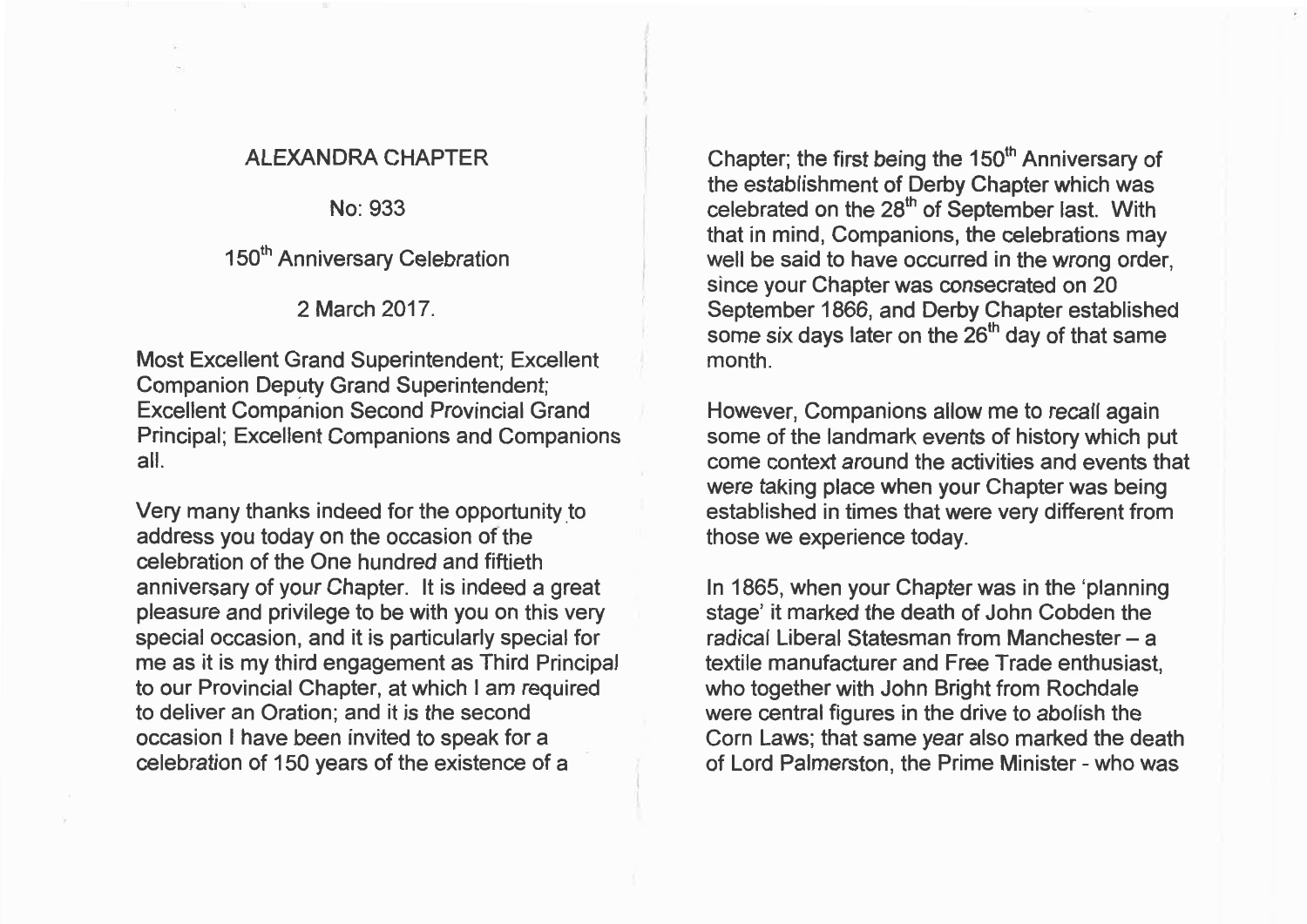succeeded by Earl Russell; the assassination of Abraham Lincoln took place in America, and Joseph Lister introducing antiseptic surgery for the first time to a Glasgow hospital. 1866, the actual year of the consecration of your Chapter, saw the Bank of England Charter being suspended; and the forces of Prussia entering Austria, which heralded considerable unrest amongst the countries of Europe. On the domestic scene 1866 saw the establishment of the London Fire Brigade, and the SS Great Britain laid the first telegraph cable between Ireland and Newfoundland. The same year also saw the first London Olympian Games take place at Crystal Palace, at which WG Grace won the first  $440$  vards race  $-$  and in the previous month to this particular feat, he had scored 224 not out for the All England Cricket team in a match against Surrey at the end of July.

So there, Companions you have a brief summary of some of the actual events taking place in the reality of the world as it was when preparations were being made, and for the dedication and establishment of your new Chapter in 1866.

Some ten years previously in 1856 a young man named Thomas J Barrett, who later was to become a significant figure in the world of advertising, joined a company which manufactured soap. He argued that posters were the poor man's picture gallery, and he had seen a picture of a small boy that had been painted by Sir John Millais, who went on to become a president of the Royal Academy. The picture was of Millais grandson, blowing bubbles through a clay pipe. The picture was entitled 'Bubbles', and it was purchased by the Soap Company, which was A & F Pears of Isleworth. Towards the end of the 19 $^{\rm m}$ Century, the Pears Soap Company published its first Cyclopaedia of General information (actually n 1897). Each edition contained a reproduction of the painting.

In 1957, another small boy had been successful in negotiating his first set of intelligence tests in preparation for his 11-plus examination towards the end of his years in primary school, and his parents bought him a gift to mark that success. It was the sixty-sixth edition of the Pears Cyclopaedia. And just perchance you are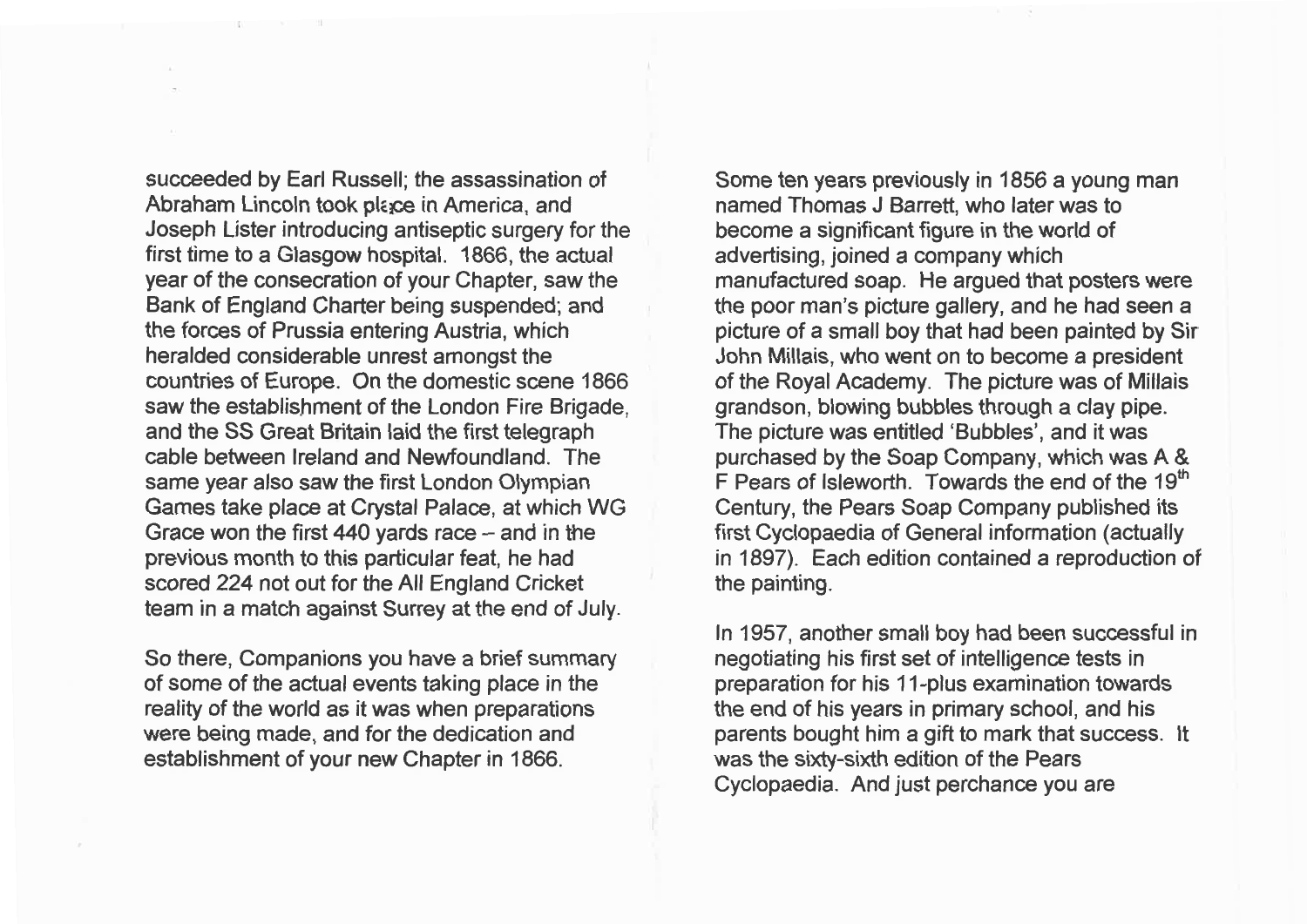wondering just who that small boy might be, here is the very book! It tells me that at the start of September 1866 a peace agreement had just been signed between Austria and Italy, so the hope for peace in Europe was just beginning to blossom - into something of a false dawn, as subsequent events would later prove!

If any of you have heard me speak in a Lodge or Chapter before, Companions, you will already know that I have spent the vast bulk of my professional life as a primary school headteacher, and I have always tried to encourage my pupils to focus on history, not just as a record of the past, but to consider history to be 'real'. Yes, clearly, history is a record of past events, but it is actually a study of day-to-day "reality" for the people who lived at that time. Today, Companions, we recall the "reality" of one hundred and fifty years of history and uninterrupted service of this Holy Royal Arch Chapter

That century and a half has seen so much change. Today everything we say, write and seek to communicate is undertaken with such speed.

This Chapter began its life when the world was a place of greater innocence. The Founders of this Chapter sought to bring the principles and tenets of our Movement to the people and you Companions keep their flame of hope alive, in this generation, now, today these one hundred and fifty years later.

Now, the world is a different place. The age in which we live is one which desperately needs people with the strength of character and principles of your Founder Members. Today, Companions we should be filled with awe and wonder and admiration for them, and for all those who have kept the Royal Arch torch alive in this Chapter through the ensuing years.

Today, Companions so many people leave to others that which they could relatively easily do for themselves. Many expect others to shoulder the responsibilities which rightly belong with the individual, and within the family.

For many, the struggle for our age is for power and the lust for gold. Yet if we can but seek it out,